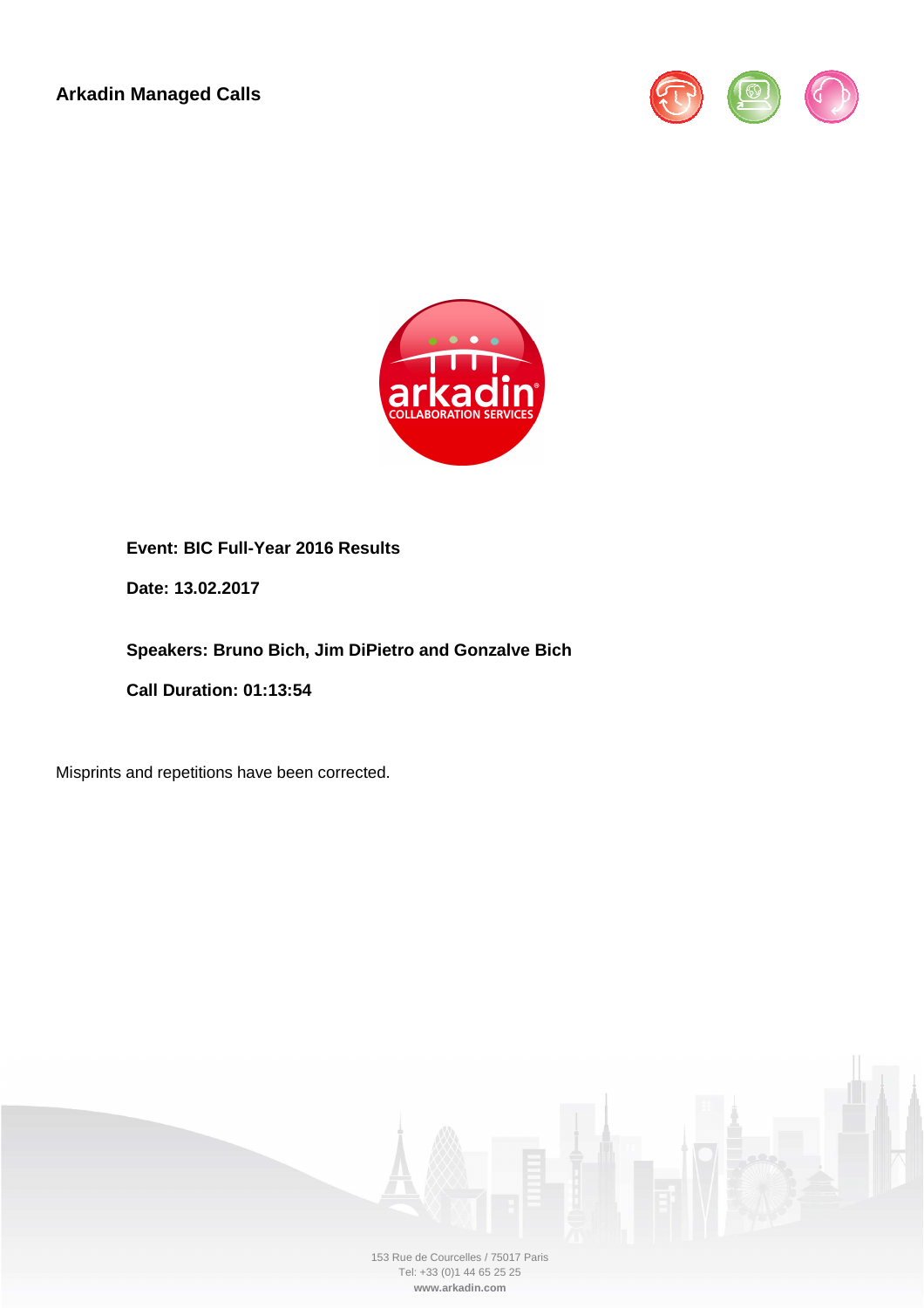

**Bruno Bich:** Good afternoon, and welcome to our meeting for the full-year 2016 results. Thank you for joining us, either face to face or in the conference call. Our agenda for today is Jim, Gonzalve and myself I will review the group results, with the main highlights by category. We will share with you our perspectives for this year by category, as well as our long-term strategic priorities. And then, of course, we will open to the Q&A.

The 2016 results we feel were solid, although my personal view is that it is not for us to characterise the result, but for you. They're further testimony to the quality and to the strength of our business model in a world which is evolving ever faster. There is no doubt that 2016 was, particularly in the shaver in the US, a period of transforming event. And I believe that 2017 and going forward will also be periods of evolving categories or government policies which we will have to adapt to, and therefore the importance of our agility in front of new events will be paramount.

Our consumer net sales grew 5.3% at constant currency, and it was pretty much constant across all consumer categories. Despite the increase in operational investment, in R&D and brand support, that we had mentioned a year ago, our margin remained healthy at 18.9% – that is to say, our normalised income from operation. We also maintained, as you know, strong cash generation. Last week, we announced a partial completion of the review we initiated a year ago for BIC Graphic, our advertising and promotional product activity. As you know, we have decided to retain the European as well as selected developing markets operations, subject to the implementation of a sustainable business model, which I believe at least in Europe. Strategic alternative discussion regarding BIC Graphic in North America and the Asian sourcing operation are still on-going. We should be able to communicate more to you on the outcome in the coming weeks.

As a result of the BIC Graphic reviews, we have to account North America and Asian sourcing as net asset held for sales and discontinued operation in our 2016 consolidated result. For the sake of transparency, we have released both as published and restated for discontinued operation, and because it is the way we have been communicated since the beginning of 2016, we will focus on the figures restated for discontinued operation during this presentation.

So let's quickly go through those figures, before Jim goes into more details. As published, total net sales reached  $\epsilon$ 2,025.8 million, a 4.9% increase on a constant basis – constant currency basis. Restated for discontinued operation, total net sales reached €2,272.4 million, a 4.2% increase on a constant currency basis, in line with the objective we gave you a year ago. The consumer business, as I said, grew 5.3% on a constant currency basis, and it was well balanced across all regions. BIC Graphic net sales decreased by 1.9% on a constant currency basis.

As published, the normalised IFO for the full year 2016 was €409.1 million. This margin, normalised, excluding the impact of the special employee bonus, was 20.6%, compared to 20.9% last year, for 2015. Restated for the discontinued operation, our normalised IFO for 2016 was €418.9 million. The normalised IFO margin reached 18.9, excluding the impact of the special employee bonus, or 40 basis points less than in 2015. Our consumer business normalised IFO margin stood at 21.4% for the year, down 0.5 or 50 basis points, excluding the impact of the special employee bonus. This is attributable to the increased investment in research and development and brand support I mentioned earlier. The normalised IFO margin of BIC Graphic was 3.3%, excluding the impact of the special employee bonus.

So net income for the group share reached €249.7 million, down 23.2%. Excluding the depreciation of BIC Graphic North America and the Asia sourcing operation, the net income would have decreased by 12%. Our earning per share was €5.32, compared to € 6.89 in fiscal year 2015, down by 22.8%. The normalised EPS, which excludes notably the BIC Graphic, North America and Asian sourcing depreciation, decreased by 7.8%, from €6.77 to €6.24 last year.

Maintaining a strong cash operation remains one of our group key objectives for the future. As you can see, our cash generation remained a solid, at €120 million, even with an increase of €60 million in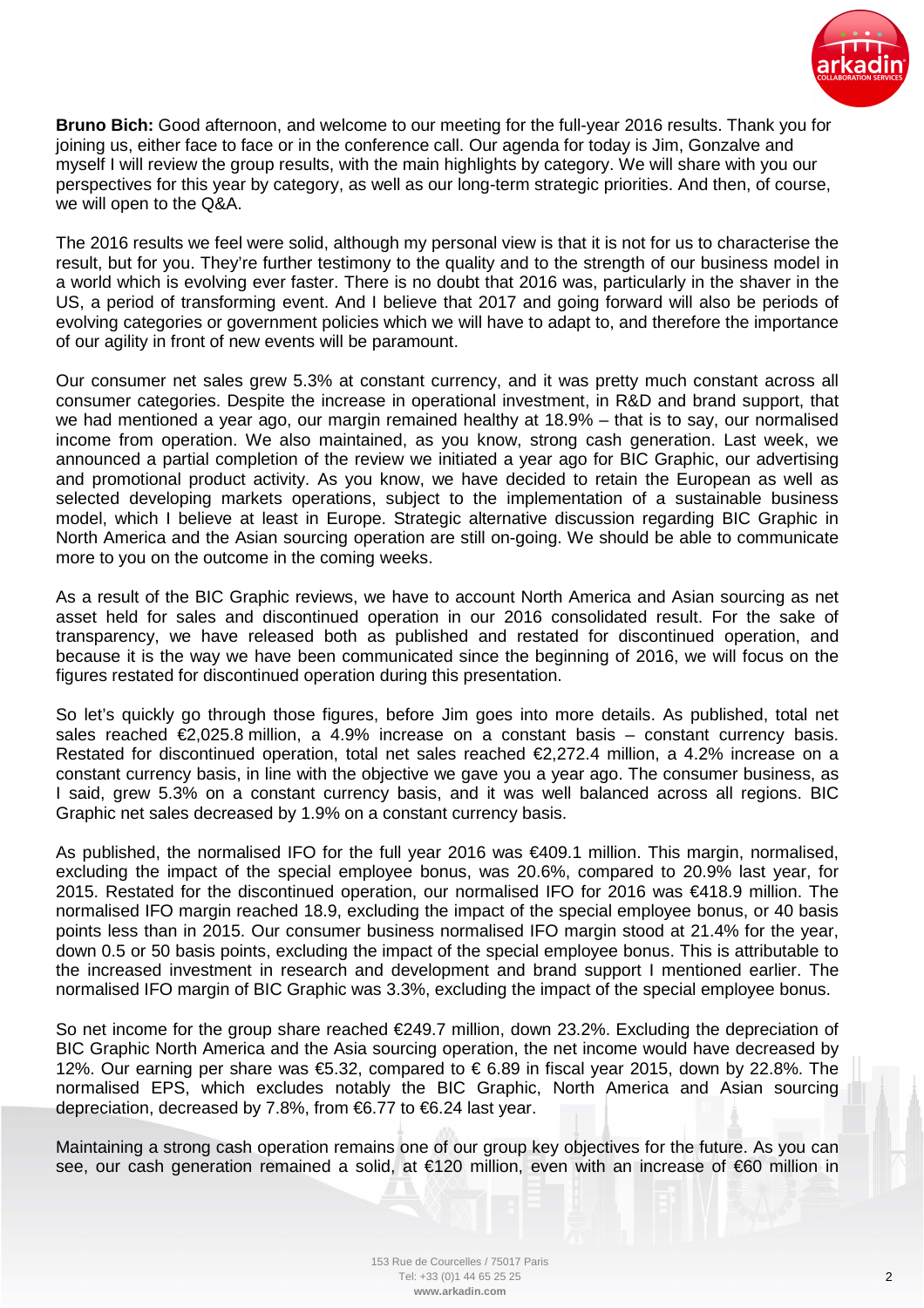

CapEx. Our cash position at the end of December 2016 was €222.2 million. Jim will explain later in more details the evolution of our net cash position compared to the previous year.

The solid 2016 performance was achieved without sacrificing our investments in CapEx and brand support. The CapEx reached €181 million as planned, as announced a year ago, of which 53% were really development CapEx – capacity CapEx, land – a 79% increase to the level of 2015. In the stationery category, we invested in additional factory in Samer, near Boulogne in France. We expanded our factory in Tunisia. We increased production capacity in Evolution pencil in two production sites: Samer and in Manaus, Brazil. Finally, we added production capacity for Velocity ball pen in Marne-La-Vallée.

In the lighter category, we invested in capacity in our three main factories, that is to say in Redon in France, in Tarragona in Spain and in Milford in the United States. In the shaver category, we began construction of our new R&D shaving – R&D center in Athens. We increased capacity in Saltillo in Mexico in order to accelerate our evolution of moulding and assembly operation. And we increased the capacity of our production in Manaus in Brazil. As planned, as announced, we reinforced our brand support to accompany the launch of new product and strengthen our position in all three categories. We did this through classic TV advertising, innovative digital and social media campaign, as well as in-store displays as part of our 360° marketing strategy.

Confident in our group financial situation, and consistent with our policy of cash utilisation, the board of director will propose to pay an ordinary dividend of €3.45 per share, representing a 1.5% increase.

Jim will now comment in more details the sales performances by category and by consolidated account. Jim?

**Jim DiPietro:** Thank you, Bruno. I'll start by reviewing the segment performance, and then go through the consolidated financial accounts.

Our consumer business increased 5.3% on a constant currency basis in 2016. Europe showed solid sales performance with a sales increase of 6.5%, and North America grew 2.7%. Developing markets net sales grew 7.5%, with Latin America up high single digits. Stationery full-year 2016 net sales increased by 5.2% on a constant currency basis, with volumes up 1.5%. Net sales registered – highsingle-digit growth in Europe, and we gained market share in most countries. Despite a very competitive environment in North America, net sales registered low-single-digit growth. We continued our effective expansion in Latin America. In Brazil, reinforced our position with strong market share gains. In Middle East/Africa, BIC delivered strong growth, along with an outstanding performance in South Africa. In India, Cello Pens domestic sales were flat in the competitive environment. We continue to streamline our portfolio and focus on higher-value-added items.

Fourth quarter 2016 net sales are up 7.8% on a constant currency basis, with mid-single-digit growth in Europe and solid performance in North America. In developing countries, net sales increased high single digit, as back-to-school sell-in showed good results, notably in Brazil and South Africa. In India, Cello Pens registered an improved performance in domestic sales. Full-year 2016 stationery normalised IFO margin was 9.2%, compared to 11.5% in 2015. Excluding the impact of special employee bonus, normalised IFO margin for stationery would have been 9.6%. The year-on-year drop is based on the impact of an increase in operating expenses, as well as significant investment in brand support in Europe and North America. Fourth quarter 2016 normalised IFO margin was 5.4%, compared to 2% last year. A strong increase in net sales, favourable impact of currency during the fourth quarter and the favourable phasing of brand support compared to 2015 led to the change.

Full-year 2016 net sales of lighter grew 5.6% on a constant currency basis, and volumes were up 2.3%. In Europe, growth was driven by Western Europe and distribution gains in Eastern Europe. North America achieved mid-single-digit growth, driven by the success of added-value sleeves. In Latin America, net sales growth was in the high single digits. In Middle East/Africa, growth was driven by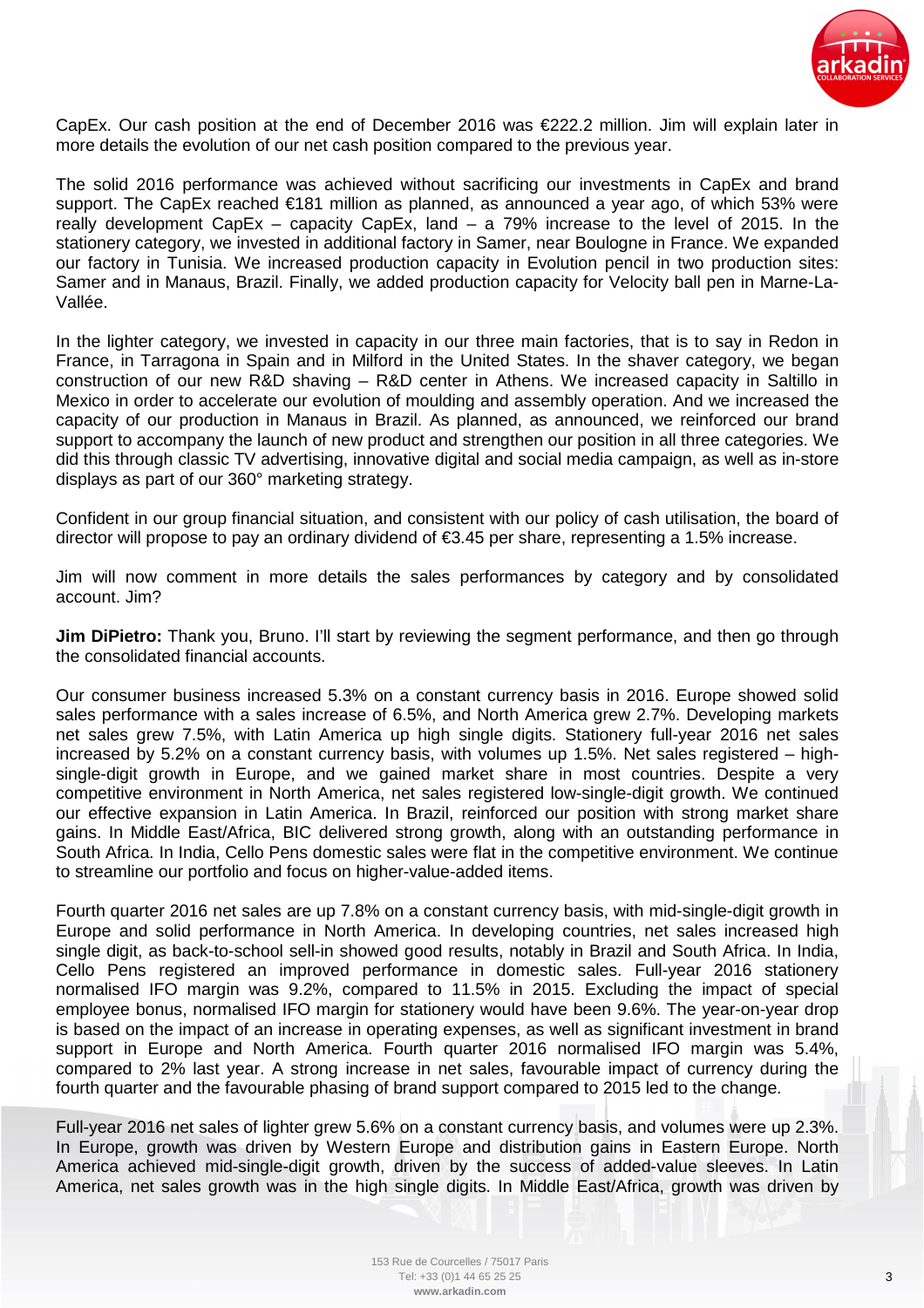

North African region. In the fourth quarter, net sales were up 5.2% on a constant currency basis, with a solid performance in North America and strong growth in Middle East and Africa.

Full-year 2016 normalised IFO margin for lighters was 39.8%, compared to 38.2% in 2015. Excluding the impact of special employee bonus, the normalised margin for lighters would have been 40.2%, compared to a higher – reflecting a higher gross profit margin. In the fourth quarter, normalised IFO margin was 39.1%, compared to 33.7% in the fourth quarter of 2015, benefiting mostly from favourable cost of production.

Full-year 2016 net sales of shaver grew 7% on a constant currency basis, and volumes were up 0.6%. In 2016 we continued to reinforce our positions, especially in Latin America and Eastern Europe. In Europe, net sales achieved high-single-digit growth and solid performances in Eastern regions. In North America, the total US wet shave market declined 5% at the end of December. In this context, net sales were stable and we gained  $1.5 - 1.4$  points market share to 28% in value. In Latin America, the increase in sales was driven by the success of all product ranges. In Middle East and Africa, it benefited from good performance across all regions. Fourth quarter 2016, sales were up 6.6% on a constant currency basis, driven by good performance in Europe and developing markets, especially in Latin America. Full-year 2016 normalised IFO for shavers was 14.9%, compared to 18.5% in 2015. Excluding the impact of the special employee bonus, normalised IFO margin for shavers would have been 15.4%. This year-on-year decrease was due to planned increase in research and development and brand support investments. Fourth quarter normalised IFO margin was 15.5%, compared to 16.5 % last year, due to a negative FX impact on gross profit and continued investment in research and development.

BIC Graphic full-year 2016 net sales decreased by 1.9% on a constant currency basis. In fourth quarter, net sales declined, mainly due to timing impact in calendars and, as we benefited, earlier shipments in the third quarter of this year. Full-year 2016 normalised IFO margin for BIC Graphic was at 2.4%, compared to 3.3% in 2015. Excluding the impact of a special employee bonus, the normalised IFO margin would have been a positive 3.3%.

To conclude on BIC Graphic, Bruno already explained the status of BIC Graphic. BIC Graphic Europe operations will report to the European consumer product business, and a plan will be implemented to develop a sustainable business model. In developing markets, BIC Graphic operations that have a sustainable business model will be retained and will report to the local consumer businesses as well. Strategic alternative discussions regarding BIC Graphic North America and the Asian sourcing operations are still on-going, and we expect to be able to communicate the outcome of these discussions in the coming weeks. The review has led to the account – to us to account for BIC Graphic North America and Asian sourcing operations, assets and liabilities as non-current assets held for sale and discontinued operations as of 31<sup>st</sup> December 2016, in accordance with IFRS 5. As we reassessed BIC Graphic North America and Asian sourcing operations carrying value, the reassessment negatively impacted group net income by €36.4 million.

Full-year 2016 net sales of other consumer products decreased 9% on a constant currency basis. BIC Sport registered double-digit decline in its full-year net sales on a constant currency basis due to an increasing competitive market in the US. Full-year 2016 normalised IFO for other consumer products was a negative €2.7 million. Excluding the impact of the special employee bonus, normalised IFO margin would have been a negative  $\epsilon$ 2.5 million.

In reviewing the key elements of the summarised P&L results, as published full-year 2016 net sales were up 4.9% on a constant currency basis. As restated for discontinued operations, net sales grew 4.2% on a constant currency basis. When we look at normalised IFO, it's important to highlight that it was impacted by the special premium booked in the first quarter. Excluding this impact, normalised IFO would have decreased 0.4 percentage points. The €63.9 million difference in 2016 between normalised IFO and IFO is mainly composed of impairment for BIC Graphic North America and the Asian sourcing operation.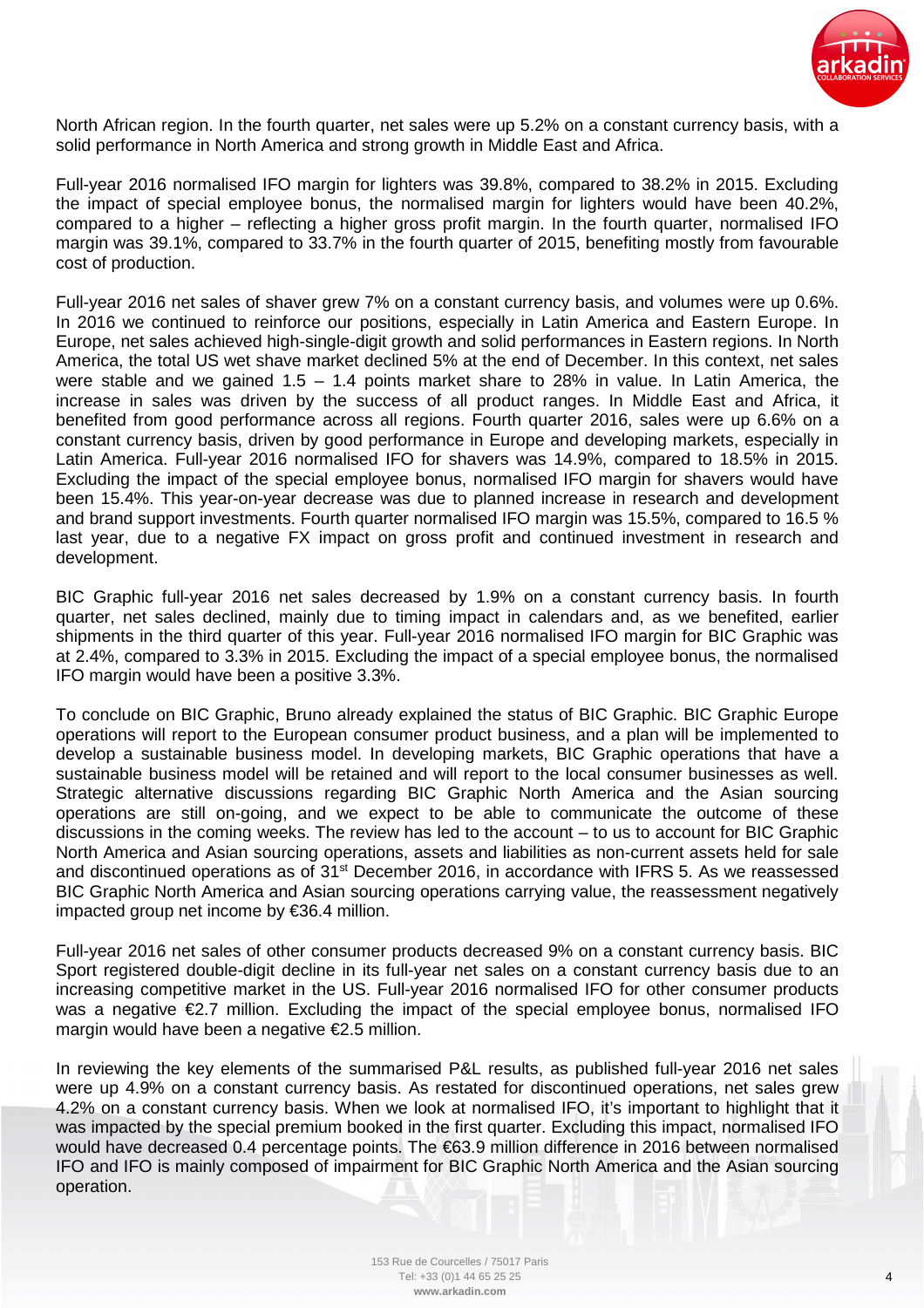

As we look at IFO to group net income, we'll focus on the restated for discontinued operations section. We can see net finance revenue decreased to a negative  $\epsilon$ 0.8 million, compared to a positive €26.8 million in 2015. This is due to favourable full-year 2015 fair value adjustments to US dollar denominated financial assets when compared to the rates of 2014. Also on this page, it's important to note that 2016 effective tax rate was 29.5%, consistent with the 2015 level. Finally, normalised EPS group share for 2016 was €6.24, compared to €6.77 h 2015.

Now reviewing the change of normalised IFO margin restated for discontinued operations in the fourth quarter, compared to fourth quarter of 2015, we can see favourable variance of 2.5 points in cost of production, and total brand support decreased 0.5 point as we began strongly investing in the fourth quarter of last year across all categories. OpEx and other expense grew 0.5 point, which included planned investment in R&D. And in summary, the normalised IFO margin shows plus 2.5 points increase versus the fourth quarter of 2015.

Now reviewing the change of normalised IFO as restated for discontinued operations for the full year compared to 2015, we can see a decrease of one point in cost of production. As planned, total brand support, which includes consumer and business development support, accounted for above net sales. Advertising, consumer and trade support increased 0.7 or 70 basis points. OpEx and other expenses grew 0.7 or 70 basis points, which includes the planned increase in R&D investments. Without the impact of the special bonus, normalised IFO margin shows a reduction of 0.4 points versus 2015. Most of the decrease is related to the higher planned investments in brand support, R&D and the operating structure to support those investments.

Now we'll look at CapEx investments for 2016. We can see that, for the full year, we invested €181 million; restated for discontinued operations, it was 176 million – would have been – I'm sorry. €176 million invested as published. As we look at 2017, we would estimate the investment level to be in the range of €180 million-200 million.

Now, on this slide, we can see at the end-of-year change in our working capital, as restated for discontinued operations. As a percent of sales, working capital is 30.2% in 2016, compared to 27% in 2015. Inventories increased €40.5 million and 1.5 points to 22.8 as a percent of sales. This increase is mainly due to stationery and lighter. As we experience – we also experience an increase in accounts receivable year to year in 2016 compared to 2015.

This slide summarises the evolution of our net cash position between December 2015 and December 2016. The net cash from operating activities was €298.7 million, with €417 million in operating cash flow. The impact of the change in working capital was €118.5 million, mainly related to the inventory in trade receivables we spoke about on the earlier page. We invested €180.8 million in CapEx as a result of the expected investment and planned investments in CapEx – and development CapEx, especially. Cash generation before dividend and share buyback remained strong, and the dividend payment, including the special dividend, was €277 million, and the share buyback, net of exercise of stock options, was €79.1 million.

This ends the review of our 2016 consolidated results. Now I'll give the floor to Gonzalve.

## **Gonzalve Bich:** Thank you, Jim.

The stationery market continued to show positive momentum in 2016, with mid-single-digit growth in value terms, which was well balanced between developed and developing markets. Despite an increasingly competitive environment, we maintained or grew share in most geographies, especially in developing markets, notably in Brazil, the Middle East and Africa. In the US, we maintained market share, supported by a steady performance during the back-to-school season. These results were achieved thanks to the success of our focus on depth, breadth and quality of our distribution, as well as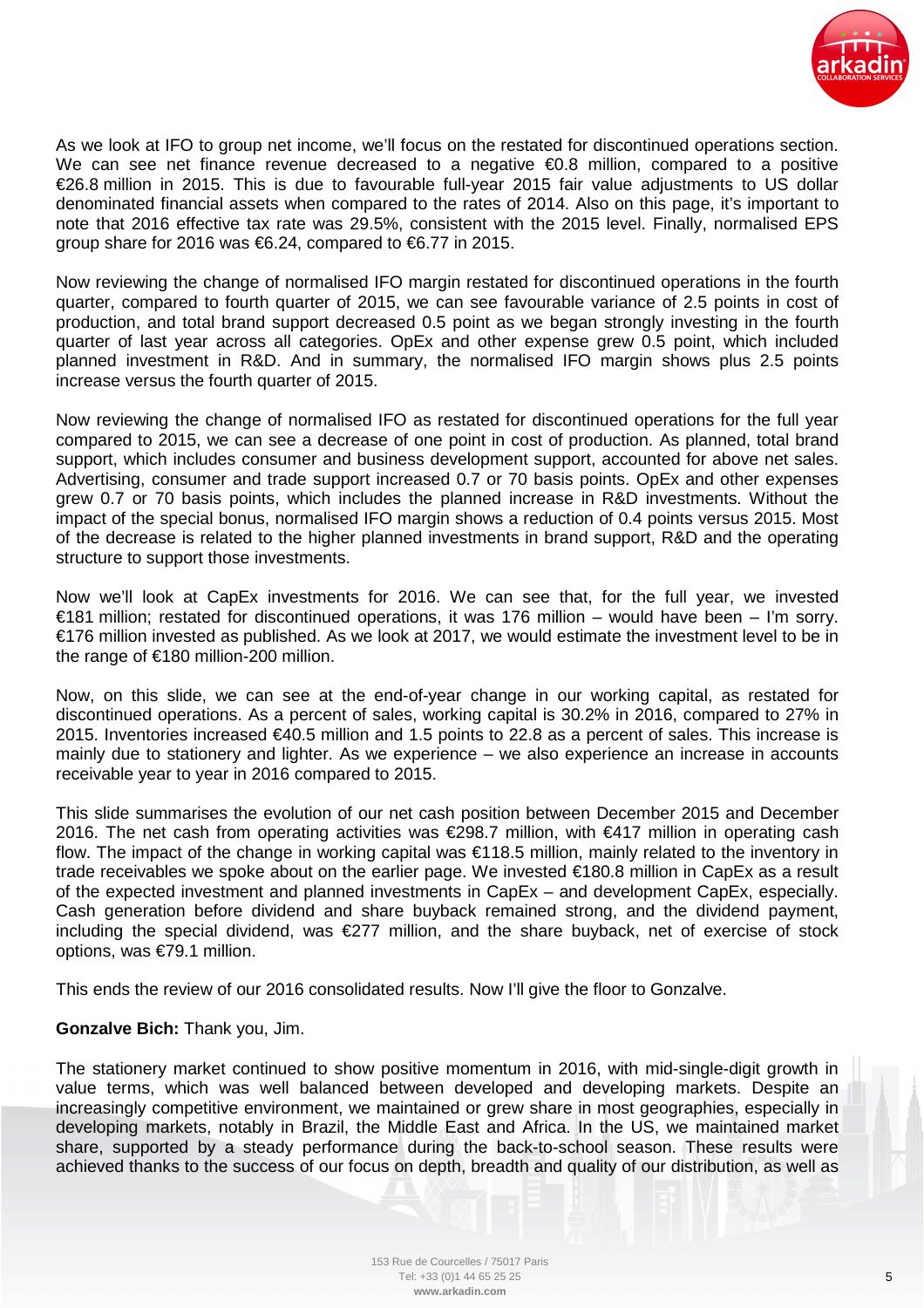

fueled by the introduction of new products, continued investments in brand support and sustained investment in our geographic expansion.

Our champion brands strategy, which we've talked about these last three years, was particularly successful. New product launches enabled us to better meet new consumer trends and demand across different markets. The incorporation of growing consumer trends into our new product design – for example, more colours and differentiated designs – means that new products now represent a healthy 27% of sales. In addition to – and as you can see on the slide, champion brands represented 46% of total sales last year, compared to 36% in 2010. The key drivers of our successful year were the continued growth of our four key champion brands, namely Cristal, Atlantis, Evolution and 4-Colors, as well as the successful introduction of a new champion brand, BIC Gelocity, and a strong performance of our new products, especially 4-Color Neon, Gelocity Original, Cristal Bicolor and the Conte range of adult colouring. These champion brands are building scalable portfolios with the critical mass in consumer awareness that drives long-term loyalty.

In 2016 we enhanced our marketing support by developing and deploying targeted and innovative campaigns that drove audience and reach, both on and offline. In Europe, we ran TV advertising featuring our iconic 4-Color Shine in France, the UK, Italy and Belgium, with strong results. Bridging the gap between colouring and the world of digital, we launched in Europe the BIC Kids DrawyBook app, a fun and clever app designed for children between the ages of five and 10 that brings drawings to life, combined with an interactive story and educational games. In Latin America, the team devised a creative and highly emotional video that went viral, which focused on the special bond between children, school work and their parents. The campaign for BIC Evolution Graphite was ranked in the top five YouTube videos during the back-to-school season in Brazil. These results, and development of such campaigns, are further demonstration of our increased agility and our ability to support and drive brand awareness effectively, both on- and offline.

Our on-going increased investments in research and development will continue to drive growth, with several major new product launches planned in 2017. Our BIC Gelocity quick dry, with super-vivid and fast-drying gel ink; our 4 Colors 3+1 – the iconic product now available with an inbuilt mechanical pencil; the BIC Atlantis extra smooth, for super-smooth and fluid writing, available on premium Atlantis ball pens; BIC Gelocity Illusion, with thermochromic erasable gel ink, for a perfect erase and rewrite experience; BIC Velocity Max, a super-comfortable mechanical pencil with a new silicone grip and large eraser for better erasability, which consumers have really wanted these last years; and finally BIC Intensity, a full range of high-quality fine liners, coming in 12 colours, addressing a fast-growing segment in Europe.

Turning now to lighters, our lighter business continues to go from strength to strength, benefiting from the tremendous success of our sleeve trade-up strategy. We continue to strengthen our international expansion, notably in Latin America and Eastern Europe, focusing again on our motto, 'A BIC seen is a BIC sold.' We continue to invest in "boots on the ground" to ensure that BIC lighters are prominently displayed in shops globally. As you can see, our sales of BIC sleeve pocket lighters are outperforming the growth of the total category, with a compounded annual growth rate of nearly 11%, now representing 21% of category net sales in 2016.

On this slide, you can see that our lighter sleeve range continues to develop right around the globe. And here are just a few examples that will come to market in 2017. Each year we launch more than 300 decorated series globally. In 2017 we will continue to leverage our proven safety and quality product benefits for all classic and added-value products. For developed markets, we'll focus on driving sales with new added-value sleeve designs, whilst in developing countries we will consolidate our footprint and enhance BIC brand awareness.

Turning now to shavers, you can see that the one-piece segment market in Europe was driven by Eastern Europe. BIC gained market share thanks to line extensions and premium shavers such as BIC 3 Action and BIC Flex 3 and Flex 4 comfort range. In the US, the one-piece segment declined. Despite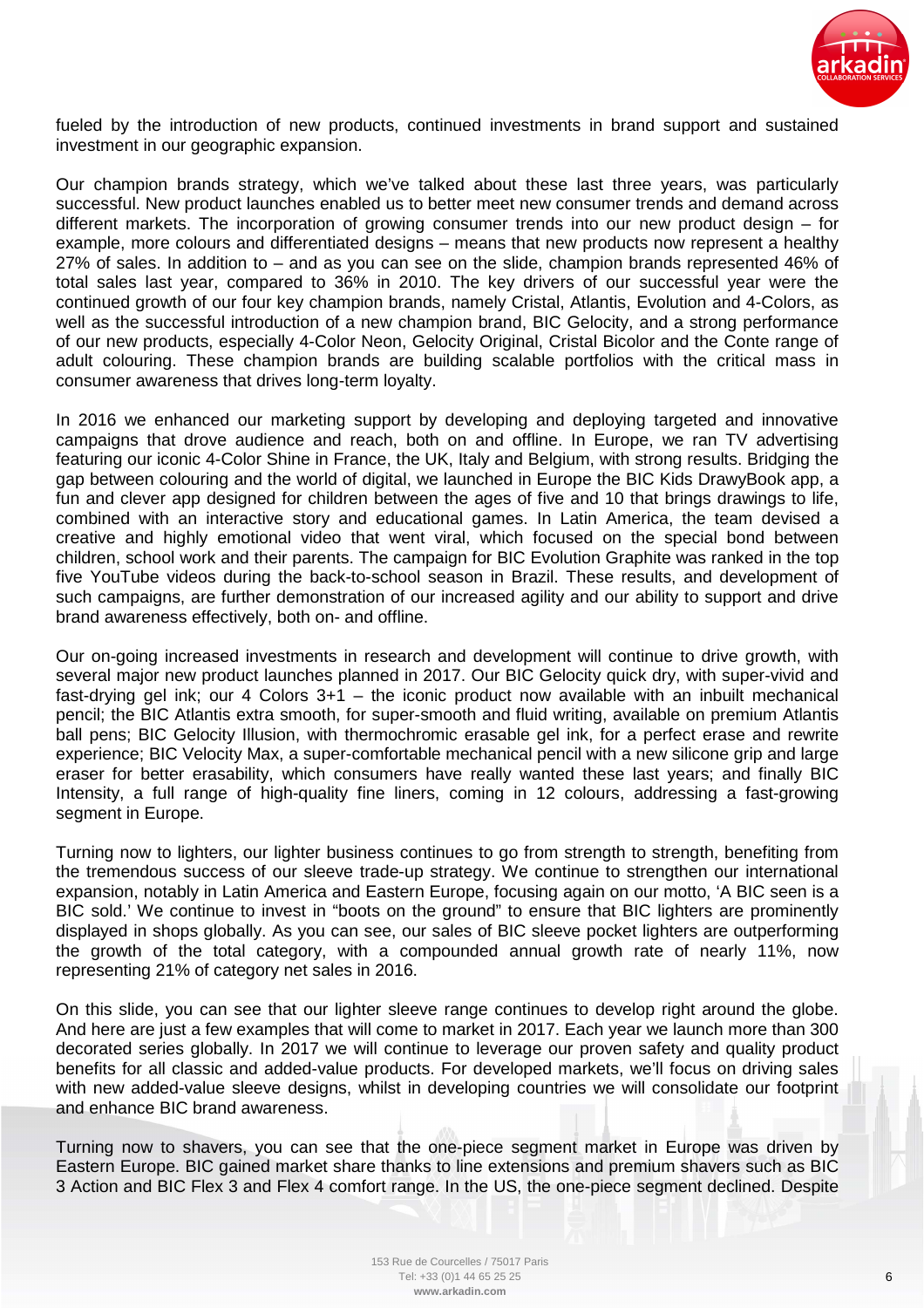

this market situation, we gained market share, thanks in part to our value and quality positioning across our entire product range, including our new products, BIC Flex 5 and BIC Soleil Shine. At a total category level worldwide, it is this positioning and the development of our added-value product pipeline that enables us to increase the weight of added-value products on our total shaver net sales from 49% in 2011 to 62% in 2016.

In the US market, the industry continues to face disruptive challenges, and the shaving market remains highly competitive due to better performance of private labels, a decrease in promotional activities in the one-piece segment, price reductions implemented by some competitors and online players such as Harry's and Dollar Shave Club. BIC continued to outperform the market in both the male and female one-piece segments, gaining market share. This performance is driven by our strong high-quality, highperformance at a great value positioning and strong market distribution. Despite this disruption and market turbulence, we gained market share. BIC's success continued to be driven by our expanded distribution and shelf presence, the strength and foundation of our core value products, the Soleil franchise, the solid growth of our added-value portfolio and our continued pipeline of premium products such as Soleil Shine and BIC Flex 5. Our marketing support efforts focused on year two of the BIC Flex 5 'Men, it's time to smooth up' campaign, executed 100% digitally in the US. Our women's shave strategy focused on refreshed creative for the BIC Soleil 'Make your own sun' campaign featuring BIC Soleil Shine, activated in both traditional and digital media.

In Eastern Europe, growth was underpinned by the successful new product launches, such as BIC Flex 3 hybrid for men and BIC Simply Soleil for women. We gained two points of market share in Russia, supported by TV campaigns, notably for the Flex range, as well as increased distribution.

As Jim mentioned earlier, our performance in Latin America was driven by the success of all product ranges, improvements in distribution and increased brand support investment. In Brazil, our growth was delivered across the entire portfolio. We noted an increase in household penetration, putting us in good stead for continued growth in 2017. A regional campaign for BIC Comfort 3 was launched in Brazil to support the brand. Starting with a packaging revamp of the line which provided a more modern and masculine feel, the campaign focused on the 18-to-35-year-old consumer demographic. We communicated Comfort 3's shaving performance in a light-hearted yet effective manner. The TV campaign was complemented with a strong digital media plan. With this, we grew market share. The Soleil range continued to deliver solid performance, supported by 'All shine with Soleil' TV and digital campaigns.

In 2017, we will continue to both enhance product performance and position ourselves at an affordable price. Thanks to increased research and development investment, our growth will be boosted by major new product launches. The BIC Hybrid 5 shaver will be launched in North America. This shaver offers the best technology, including five flexible blades, a heavy ergonomic handle with balancing sphere, and precision edging blade for ultimate shaving performance. Consistent with our value positioning, this shaver is priced below the main competitor online and the direct competitor in offline channels. Comprehensive promotional campaigns will be conducted to support the important launch of this product.

In 2017, we forecast continued growth in Latin America and Eastern Europe, with the upcoming launch of BIC Flex 3 and the Soleil line extensions. We will capitalise on BIC's strong shaver momentum in these important regions. The BIC Soleil Sensitive shaver will be launched in Latin America. It's a threeblade shaver with protective comfort shield to reduce irritation, including an ergonomic handle adapted to women, providing consumers with an excellent shave at an affordable price. Both the BIC Flex 3 and BIC Soleil Sensitive shavers will be priced below the direct competitor, consistent with our value positioning.

Since its inception, and whatever the product category, BIC has always aimed to offer simple, highquality and affordable solutions for everyone everywhere. It's our brand DNA. This year, consistent with this DNA, I am delighted to confirm that we will launch the BIC Shave Club. This is a subscription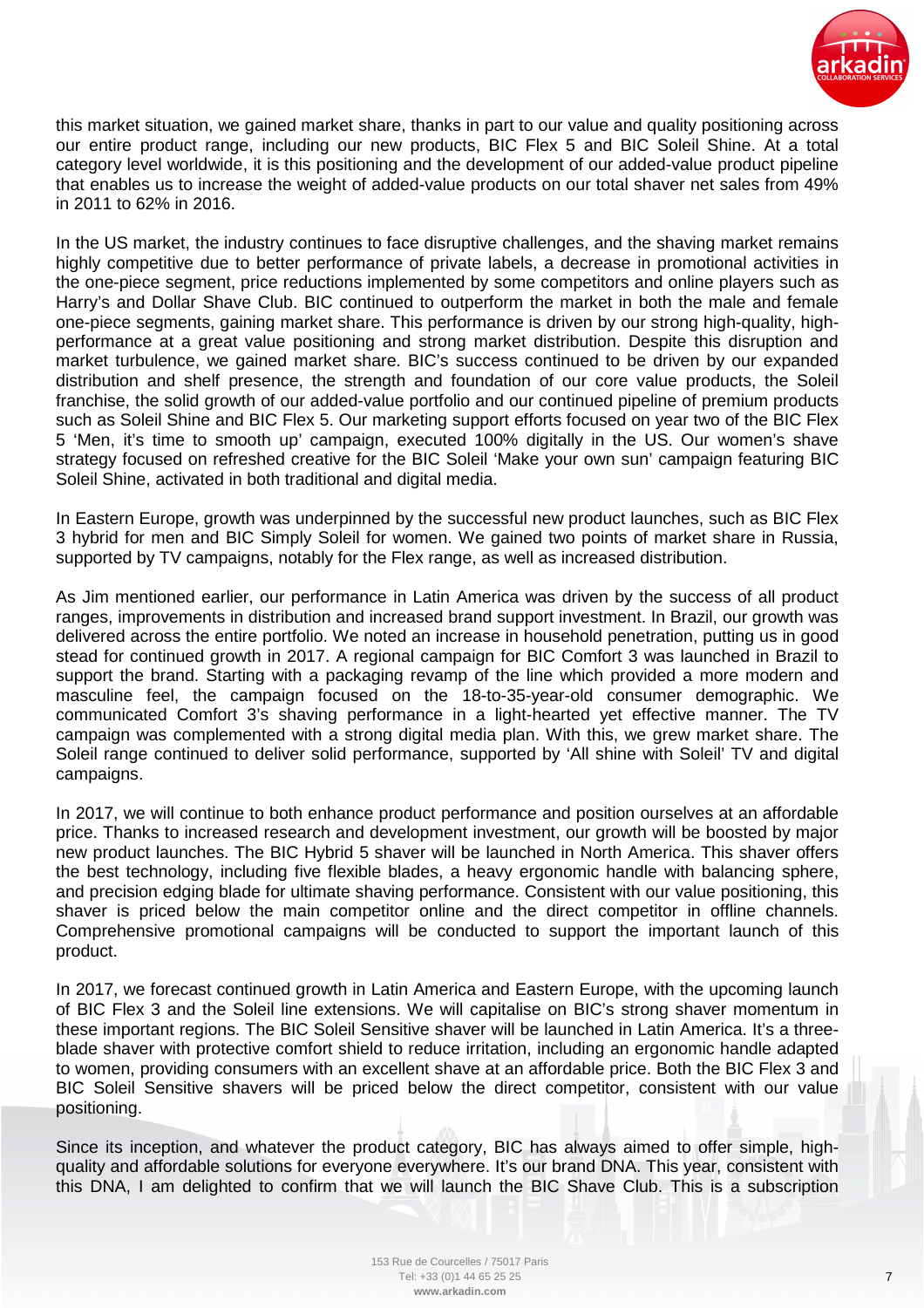

service where consumers will receive directly at their home a high-quality refillable shaver. This offer will be available online only and will be initially tested in France in the spring of 2017. The subscription will be monthly. In month one, the consumer receives the starter kit with a free handle and a set of blades, with top up deliveries of refills sent according to usage, depending on the frequency set by the consumer. The test BIC Shave Club offer has been developed to fit the needs of many refillable users, to simplify the purchase of blades and offering the best shaving performance at a BIC price.

With that, let me pass it back over to Bruno.

**Bruno Bich:** Thank you, Gonzalve.

As I said in the beginning, in 2017 I expect the volatility of currencies and the unpredictable global environment to require from us more agility to answer in a smart manner – in a clever manner – to the difficulties and the opportunities that will be offered by the situation. We are working on delivering midsingle-digit organic net sales growth. We will continue to launch new product, as Gonzalve just mentioned – the quick-drying erasable gel pens in stationery, the new-added sleeves in lighter, the new flexible blade with the hybrid five-blade shaver.

I'll take a second here to recall what Gonzalve said. What we are all about is to deliver very-high-quality product at the right price to the consumer around the world, and I will expand in a minute on this in our conclusion, but that is what we will continue to do in 2017 and building for the future. And we will also work hard to increase our distribution with a very interesting focus on e-commerce in France and Europe, but also to broaden our distribution in the developed country as well as in developing country, whether it's a modern mass market or whether the traditional.

One of the quotes that we have used inside for a long time, but I'm not sure we have used with you, is really this concept of 'A BIC seen is a BIC sold.' The consumer today is very much in a hurry. We know that the mother who comes to a store at back to school will decide in about 20 second what pen she buys. And therefore, the visibility – just the fact that you are in distribution in the most remote part of Africa, Brazil or even Kentucky in the United States – is of importance. Then you have the visibility, and that's why earlier I talked about our concept of 360-degree marketing.

You know, we are increasing now our brand support in TV advertising, in digital advertising, social media. But we want to continue to be seen in the stores. To enhance this long-term performance, we'll continue to invest in R&D, into brand support and CapEx, as Jim mentioned. We expect today that the total impact of this investment on the normalised income from operation margin could be a negative impact of up to 100 basis point compared to 2015 and 2016, excluding the major currency fluctuation, which more and more can have an impact on us as Latin America is growing.

Our long-term strategic priority of basically remaining the same, they well continued to create long-term value by outperforming the market, growing sales organically – I don't like the low part of the mid, I much prefer mid-single-digit – thanks to distribution, increased focus on value-added, emerging market. We will continue to grow normalised income from operations through increased productivity as we invest in our people, in the brand, R&D, with a focus on quality and innovative new products, some of which are really, truly innovative in this – close to a system shaver. And we will maintain strong cash generation to continue to invest in people and to grow the business organically and finance strategic bolt-on acquisition and sustain the total shareholder remunerations.

You know our philosophy, which is to offer simple, inventive and reliable choices to everyone, everywhere, every time. You know the phrase, 'Simple like BIC.' We do offer simple product. We simplified writing versus a fountain pen. We simplify lighting versus matches. We certainly simplified shaving. And we have done so with high-quality product. When it talks to the concept of manufacturing – of R&D and manufacturing, as you – many of you have visited our plant, we constantly search on how to improve the quality of our product. And I will say, we put safety before the quality. And that is true both for the iconic product, including the Cristal pen, to the new product. And I think when you test the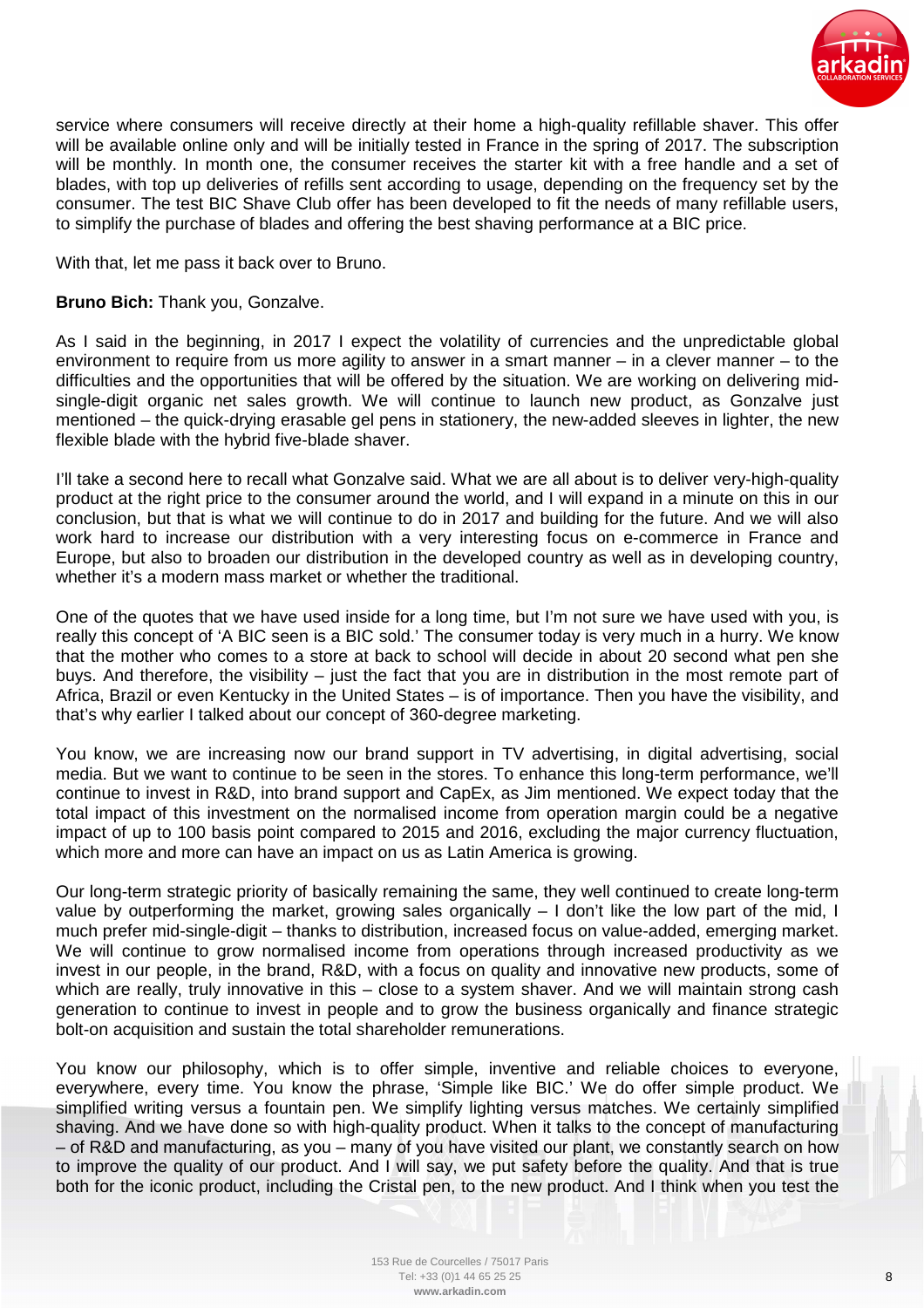

new products that you have in your bag, and you test, for example, the medium ball pen – very smooth ink – you will find a product which frankly all consumers will realize as they use it is very much a translation of the improved smoothness in the medium point than we introduced last year in the fine point. When you write with the gel – with this new gel which come in I don't know how many colours – 12 colours or 16 colours?

## **Gonzalve Bich:** Eight colours.

**Bruno Bich:** Only eight colours, this one? It's – not only just because of its smoothness, but the fact that it dries instantly – an improvement for consumer use. And, as you know, in our philosophy we spend an inordinate amount of time to understand how people use our products. What is what we call the function of a product? And if we became the largest seller of disposable razor in the United States in volume, it's because I think we understood very well what was the usage of people in shaving. What were they looking for? And I'm not saying that – I'm not saying that we truly matched the quality of Gillette in shaving. I say we're extremely close. The design of our handle – the design of our shaver especially for women, before Gillette did – helped us to gain the market share and get ahead of Gillette in the disposable – in the women business. So this constant attention – daily attention to how do we improve the quality of the product, both on the iconic and the new one – is a minor detail.

At the same time, then, we say we've got to reduce the cost. We've got to work to reduce the cost  $-$  is really one of our main strengths. For those of you – anyone not seen one of – one of our factory, go and see it. Because we think we're going to  $-$  in a way, to two markets. One of the market is obviously the higher-end market. No doubt, people with disposable income want to write with a writing instrument which is very smooth, where the ink colour is more vibrant, and where they have a rubberised handle. So this product, which is absolutely beautiful product – I like it. I use it. I use a violet one. But the fact of life is that it costs, per meter of writing, three or four time more than a Cristal pen. So if you have the disposable income, that's what people aspire to. But on the other hand, you have millions of people in the world who don't have the money to spend on this, and therefore continue to improve the quality of the Cristal and reduce the cost of the Cristal. And that is what we're doing across the way. So that philosophy of improving the quality and reducing the cost still apply going forward, in a different manner whether the product are designed for developed country with higher disposable income or developing countries. And that's why we're growing, for example, in Latin America or Eastern Europe.

We want product to be reliable. If we are gaining today in the stationery versus, Private Labels, it's because we deliver reliable product. You have a lot of people today who are – who are delivering to consumer across the world inventive product, attractive product, but frankly they're not reliable. And one of our strengths is, no matter what factory our product come from, they are extremely reliable. Anywhere around the world, you can ask about BIC product. They will tell you they're reliable. And we want now to offer them to everyone, everywhere, every time. Therefore, the push in Latin America, the push in Middle East/Africa, which is very successful, the push in Eastern Europe and the push in India.

We have two large philosophies underpinning this strategy. One is that the centrepiece of our philosophy is people. You know, we believe in people. The only thing more important than the quality of the BIC product is the quality of the BIC people. So there is absolutely no doubt in my mind that, over the years, we have improved the quality of our management. And we have improved it across the world, but we've also improved it in categories. For example, our people in the stationery business who work in the chemistry area are much more in-depth analysis than what we did 10 or 20 years ago to further improve it, because everything is a compromise. How do you make an ink to be smoother, but at the same time you want the ink to last three years? Okay, how do you make inks which are smooth and last three years in a very humid area versus a dry area? In Europe or the United States, we produce in air-conditioned factory which we ship product from to air-conditioned warehouse, which go to airconditioned store, which go to air-conditioned office or air-conditioned home. In Africa or India, it's not the same thing. We produce in non-air-conditioning factory, the warehouse are not air-conditioned, very few of the office air-conditioned and very few of the home are air-conditioned. So the inks are not the same. How does the chemical make-up of the ink in relation to the point design happen, to have a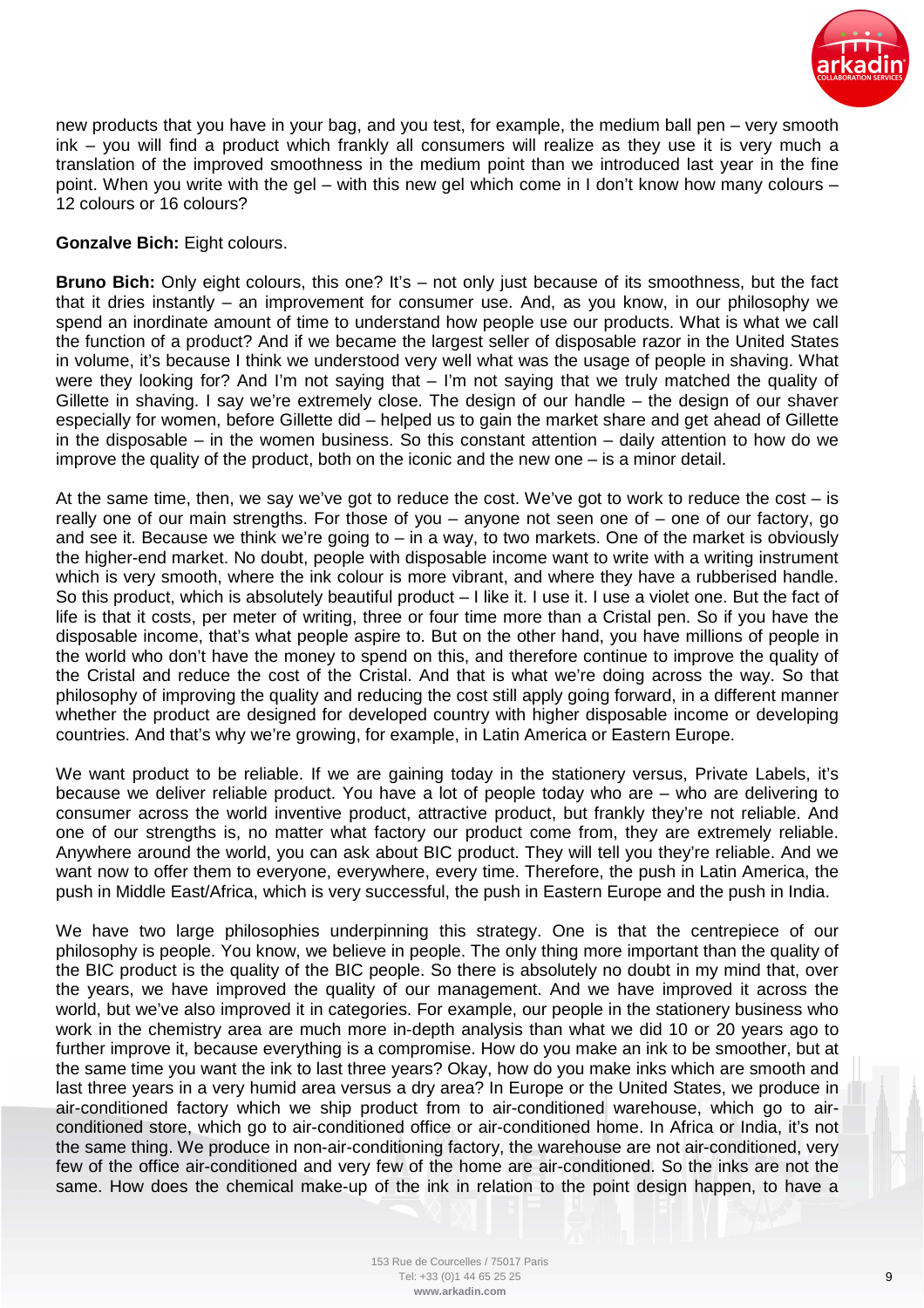

smooth ink which will not dry for three years? It's frankly high-tech, and this is where we have improved our technological people like we have improved the marketing people, the research people and including into the e-commerce area.

So people are the centrepiece of our philosophy. I don't believe in replacement of people. I did not replace my father he did not replaced me, and Gonzalve will not replace Mario. We are successor; we are different people. What I can tell you is that I'm highly confident that Gonzalve will do better job than me, and that for the next year or so, Jim, myself, Ed Dougherty, who came back, if you remember – the quarterback of the shaving business came back in the spring to help us to develop Gonzalve and the team, and the progress is frankly – I'm very happy with. And that is also true with the category managers, the continent managers, the finance and so on.

Our other philosophy is to honour the past and to invent the future. We have been very lucky to inherit fantastic value – the respect of the consumer. I can tell you that, whenever we discuss product, I first react as a consumer. And I have product all over my desk, and I see which one does my hand go to, which one I go back to, which one I use, which one – in my subconscious, because that's what the consumers do. So we want to honour the value of respecting the consumer across the world. We don't overcharge. Just like Georges Plassat said of Carrefour, we sell at the right price. Now, we have margins, and we want to maintain a high margin for fast-moving consumer good to invest in people, to invest in research and also because we are fighting competitors much bigger than us, and we don't want to be restrained on finance when you fight somebody much bigger than you.

But we also have an attitude of developing new ideas. We have grown internationally. We were very open to growing the world. We have grown, in truth, to be by far the largest lighter company in the world, with market share in the 70, 80%, not only in North America but Latin America. And we want to take those concepts, those values and expand them into Latin America more, in Europe, in the country where we don't perform as well as some of the others. Middle East/Africa, and into India. We have not yet found a way to enter the Chinese market.

I remember the days – and I was young then, I was a young, fit person – when Woolworths in the US said, 'Hey, if you sell Kmart, you know, we're going to delist you.' And then Kmart said, 'If you sell Walmart, we're going to delist you.' You may know that the office supply in the United States used to be controlled by about 12,000 offices supply which were under the control of 12 pen wholesalers who had split United States among themselves called. And they said to us, 'Well, you know, if you sell those modern stores like Office Depot and so on, we're going to delist you.' And we said, 'Look, we don't have the right not to sell, first of all, in the United States. Second thing, our philosophy is maximum distribution. A BIC seen is a BIC sold.' So this new venture to go into the BIC Shave Club, I think, is a tribute to our inventing the future. We will do so carefully. We will do so purposively.

Thank you. We will now entertain your questions.

**Operator:** Ladies and gentlemen, for any questions by phone, please press 01 on your telephone keypad.

**Speaker:** Thank you very much. Three questions, if I may. The first one would be on the shaver's division, if you can give us a split in term of market share gain between men and women. And regarding the initiative on BIC Shave Club, did you discuss this initiative with your main distributors, and what do they think about that?

Second question is on the stationery business and Cello. Can you come back a bit on the performance of Cello and give us a bit more details on the margin, as well?

And the last will be on lighter. We were used to getting a price increase every two to three years. We're coming to this time, so do you plan an increase for 2017? Thank you.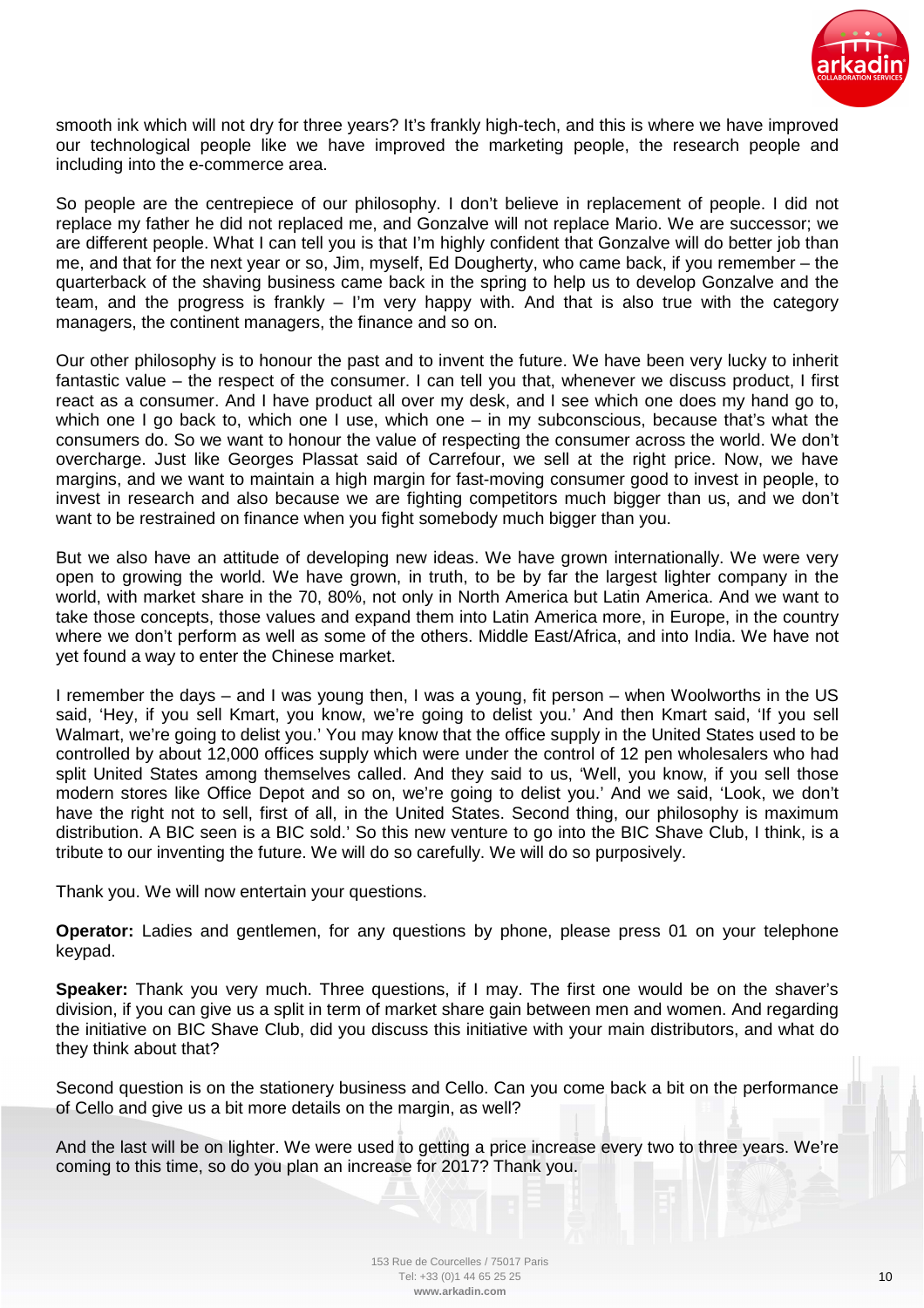

**Bruno Bich:** So let me – Jim and I will talk about Cello a bit. Cello is about inventing the future. I'll be very candid. It is the single most difficult country in which I have operated in my life – more difficult than any country in Latin America – both from understanding how they go about business and legal situation that you know about.

I'll get back to people first. Since we have controlled the company, we have hired now a general manager. We have hired a new production manager. We have a new sales manager. We have a new marketing manager. The marketing manager will be two years pretty soon. The sales manager one year. The sales manager six months. The production manager's two years. The general manager is four months. And we have one of Jim's right-hand person, Virginie Rollet, who is the CFO in India. So it's a lot of work. It's difficult work. It will take time. We are the leading brand in India. The beginning of the year was difficult, because we were switching from an old way of doing things to a new way of doing things. The last four months have shown an increase in sales, so we are the number one in ball pen, and in the gel I think we're still maybe at number two, but we are getting very close to the number one. So that I'm very happy about. I think it's going to take a while to benefit from all the work we have done – of in-depth analysis of the market, the distribution channels and how does the consumer react, into what is not a modern distribution system and I don't think will become a modern distribution system soon. Jim, can you comment on margins, please?

**Jim DiPietro:** On the margin for Cello, we finished the year low single digit. Again, that is the trend that we had been talking about throughout the year, primarily due to the volume declines that we had seen on the export business, as well as some of the softness that we had seen on the domestic side in the mid-part of the year – the June through August time frame. So right now we finished low single digit, primarily because of the volume declines.

**Gonzalve Bich:** To your shaver question, in men we gained 1.6 points of share, and in women we gained 1.1 points of share. For the lighter price increase question, we've taken a strategy now that we will continue to effect price increases on a regular but periodic basis, and this year we've chosen to do it in certain channels of distribution in the US market. Next year we'll do it in others, and so on and so forth. But we'll continue in our mature management of price increase. And BIC Shave – I'm sorry, could you repeat your question about BIC Shave Club?

**Gonzalve Bich:** Today we announced, to you all and the world, the launch of the test in France, and so we'll be talking with our trade partners in the days coming.

**Operator:** Ladies and gentlemen, for any question by phone, please press 01. Thank you.

**Speaker:** Shavers market in the US. Can you give us your outlook for 2017? Do you expect some improvement? And given the initiative you've put in place, the new product launches and the competitive environment, do you think you can continue gaining shares on the US market for next year?

The second question is on the FX impact that I just had normalised before in 2016. If you can quantify it. And, assuming the current rate prevails, what sort of impact should we expect for 2017?

And the last question is on the Eastern Europe. Can you tell us how much of sales do it represent now, and what was the Eastern Europe contribution to total Europe like-for-like trend for the full year?

**Gonzalve Bich:** So, I'll start with the US shaver market. I think that, as Bruno mentioned at the start, globally we're in a volatile world, and the US shaving business has been such these last couple of years. Last year was particularly tumultuous, but we're a resilient company. And, as I explained earlier, in the face of that declining one-piece segment market, we gained share. We're going to continue to fight and provide very-high-quality products like the Flex 5 hybrid product to the market, and continue to market aggressively through increased investment in brand support to defend and grow share.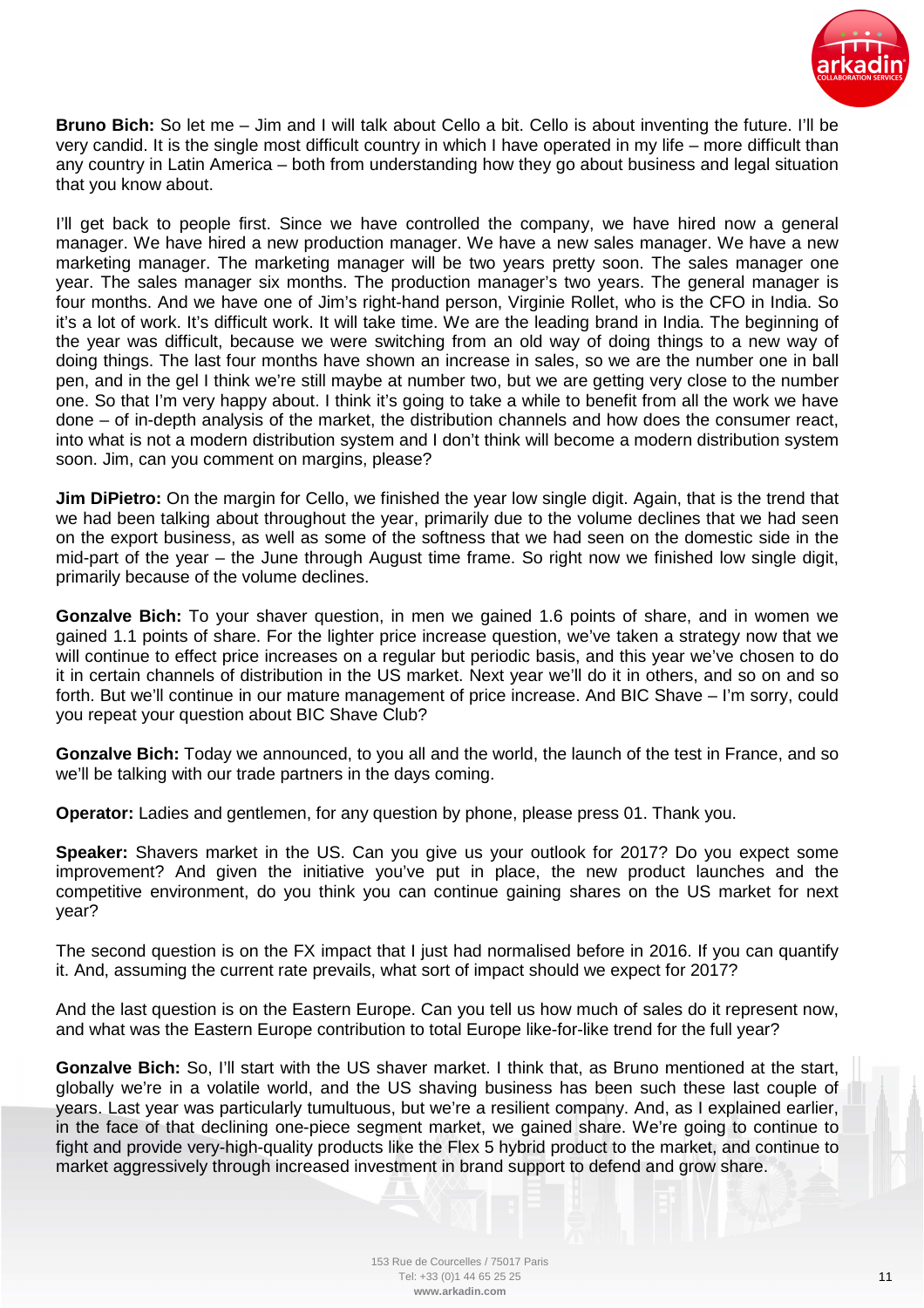

**Jim DiPietro:** FX? Okay. So, for 2016 full year, the benefit of FX is probably around 40 basis points. Couple of things to remember – 2015, our hedge rate was 124. 2016, the hedge rate was 112. So, obviously a benefit year to year on the hedge rate with the currency movements. 2017, our hedge rate is 111. So while we had a bit of a benefit in 2016 that I just mentioned, going into 2017, based on our hedge rate we would see it being lower – probably more stable year to year, so less beneficial than what we just experienced, without any major changes to currencies that we would say ?

**Speaker:** In Latin America? Because I think you had a very negative impact in Q1.

**Jim DiPietro:** Yeah, and the amounts I've just given to you are in total, so the 40 basis points is group. Obviously the biggest component we have is Eurodollar, and then we have Brazil and obviously Mexico. Those are pretty close to being naturally hedged, but obviously – the fluctuations of those currencies obviously impact to translation.

**Gonzalve Bich:** To your question about Eastern Europe, Nikola, I'm going to have to get back to you.

**Jim DiPietro:** Please repeat the question on Eastern Europe? I'm sorry.

**Speaker:** What is the Eastern Europe as percentage of sales for the group in 2016, and what was the contribution of Eastern Europe in total Europe, like for like? Because you had high-single-digit like-forlike Europe.

**Jim DiPietro:** Yeah. I think it's – while Eastern Europe grew faster percentage-wise, small piece of the total pie, if you will. Total Europe, if you break it down between Eastern Europe and then West and South – West and South Europe is about 80% of the growth, and 20% is eastern Europe.

**Bruno Bich:** Maybe to your question, did we do well in Western Europe, the answer is yes. We have – there's a question over here. Sorry.

**Speaker:** Good morning – good afternoon sorry. I have two questions on BIC Graphic. The first on is that can – can we have the proportion of online sales of BIC graphic today? And the second is what is the remaining goodwill value in the balance sheet for BIC Graphic America?

And I also have a question on the BIC Shave Club. Where is the warehouse? Who's going to deal with the logistics? And what can be the reasonable turnover we can expect for this activity in 2017? Thank you.

**Jim DiPietro:** So BIC Graphic, especially in North America, that business is still a distributor based business. There are some online aspects to it but it's still distributor based. So even if it's online with our customers, they are distributors who may have online networks that are linked to ours. So it's really – it's different than the consumer side where you can a certain percentage can be done online.

The goodwill based obviously on the impairment that we just took has brought that goodwill down to zero.

**Operator:** Ladies and gentlemen for any question by phone please press 01. Thank you.

**Gonzalve Bich:** Where the warehouse is is strategic information, and today we're looking to learn, develop and grow and be successful. But I think it's way too early to give you any predictions at this time.

**Speaker:** So I have three questions. The first one on your guidance for 2017 you talk about minus 100 basis points of impact from extra investments, so does that mean that the margin will decline 100 basis points in 2017? And also, what's the base for that? Is it the published figures or the re-stated figures?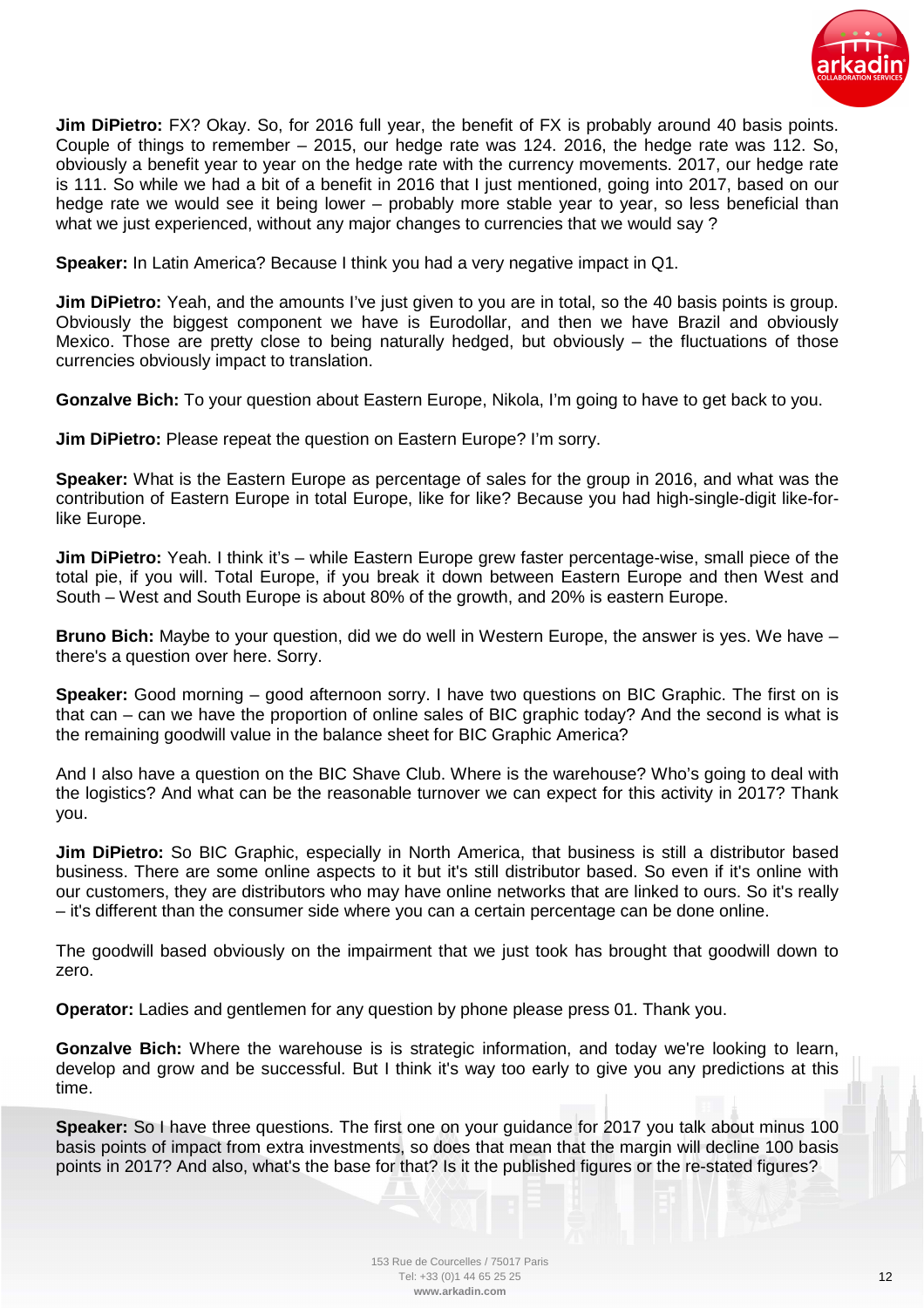

Second question is on BIC Graphic, how big is the US plus Asian sourcing operations in terms of revenues and profits?

And third question on BIC Shave Club, what kind of models are you going to use to  $-$  to launch the initiative? The BIC Flex 3, the BIC Flex 5?

**Jim DiPietro:** So on the first question, 100 basis point outlook for 2017 based on the investments, that would be a reduction of the normalised IFO margin by 100 basis points. And it would be the same 100 basis points whether it's at published or re-stated for discontinued operations.

BIC Graphic North America/Asian sourcing is roughly 80% of the total Graphic sales and in essence much higher percentage of the profitability.

**Gonzalve Bich:** For BIC Shave Club, it won't be a model that you've seen before. It'll be a completely new model.

**Speaker:** Good afternoon. I have a few questions please. The first one on CapEx, you mentioned again a bigger month this year; can you be a bit more precise maybe by division, what are your CapEx plan by division in which country you expect to expand capacity and maybe the way of digital investment in those investments?

My second question is on the tax rates you expect for this year, and any impact you've quantified internally from the change of Trump policies in the US, as well would be interesting to share. I think that's it for the moment. Thank you.

**Jim DiPietro:** So as I mentioned the range of expected CapEx investments for 2017 would be between €180 million and €200 million, which again is within I would say outlook from a year ago when we said we would be investing approximately €180 million for three years. So it's pretty much in the expected forecast of what we were looking to invest in CapEx.

I would say the split by category is going to be not significantly different than what we've experienced in 2016. It could be different based in timing by category but nothing dramatic – dramatically different at this point.

Lastly the tax rate: so right now the tax rate we would estimate for 2017 is closer to 30%. We finished at 29.5 this year. We had a slight I would say tax – affected tax rate benefit because of the Graphic impairment. That wouldn't repeat itself next year so we would expect to be back to 30%. The Trump policies if you will, will be evaluated when we know what the Trump policies turn out to be.

**Speaker:** Hello.Just one question on BIC Graphic in the US and Asia. You've mentioned in the press releases that the normalised IFO was 9.8 million if I'm correct. Can you give us the same figure for 2015 and 2014? Thank you.

**Jim DiPietro:** 2015 would have been higher by about €2 million. 2015 would have been higher by €2 million. I don't have 2014 but…

**Speaker:** Hello. Just a question again on BIC Shave Club; can you tell us how much you are investing in this project this year? And how many subscribers do you hope to have after let's say year one or at least how much – how many subscribers would be a success for you after year one?

And third can you tell us also the percentage of your sales online both in the razor division and also the global consumer division? Thanks.

**Gonzalve Bich:** The number of subscribers, I think I've said it before, it's a test and we're going to learn. How much we're going to invest in brand support? We have a strong shaver business in France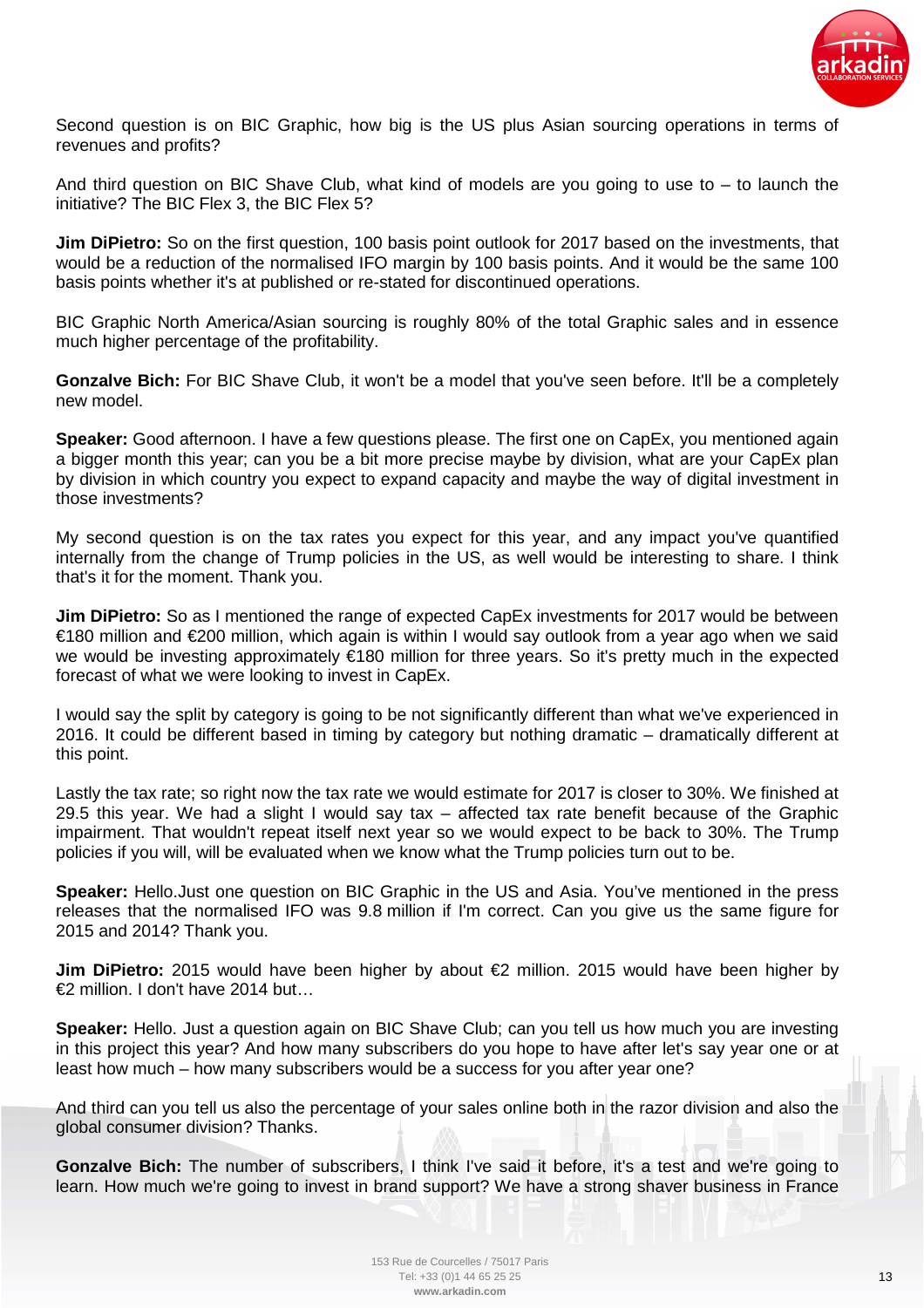

that we need to continue to develop in the one-piece segment. So as a percentage of the total investment package, it's not going to be vastly material but it'll be enough to hopefully carry us.

Digital sales of shaver today as they stand are nominal. We don't have a direct to consumer presence and that's why we're BIC Shave Club. Globally I'd have to get back to you. I don't have that number to hand.

**Operator:** Ladies and gentlemen for any question by phone please press 01. Thank you.

**Speaker:** About raw materials and how do you see the future and the hedging you have? Please.

**Jim DiPietro:** Obviously in 2016, as you know, one the main benefits we experienced in cost of production was favourable raw materials versus prior year. We would still expect maybe in the beginning of this year, based on some of the materials sitting in inventory that we'll end up producing, to see a little bit of that lower cost being used in the beginning of this year and reflected in the P&L towards the beginning and maybe mid-part of the year. And then we're going to be obviously evaluating the market towards the second half of the year.

Some of the prices seem to be inching up so I don't think we would see the same benefit year to year in raw materials in 2017 as we did in 2016.

**Speaker:** Just a quick question please on what percentage of your production today is made in the US?

**Jim DiPietro:** In the US is – it's mostly – there's very little in stationery. Lighter piece is about 30% of total lighters.

**Nicolas Langlet:** Nicolas Langlet, UBS. I've got two additional questions. The first one is on the BIC Graphic business you are keeping, so Europe and developing countries, what is for you the reasonable margin for the medium term for this activity post the restructuring?

And the second question on the US again, how much do the US represent within the total tax charges in 2016?

**Jim DiPietro:** The margin for BIC Graphic outside the US, quite honestly will be determined after we go through the plans and start to work on sustainable models going forward. So I think it's a bit premature to quote a margin right now until we go through the absolute plans. Okay. The tax question you were asking?

**Nicolas Langlet:** I just want to see how much the US represented within your total tax charges in 2016? And in the case we have a corporate tax cut in the US, try to quantify what could be the impact for you?

**Jim DiPietro:** I think it's a complicated question and it's a complicated answer because I think it goes back to what are the policies going to be. So a corporate tax rate may be a corporate tax rate but if there's going to be other import tax, some of that may offset the benefit. So I think it's again prudent to wait to see the entire piece of the policy and then we can come back and quantify and give you a better estimate as opposed to just trying to guess what the impact could be.

**Speaker:** Yes again – two more questions on my side. On working capital can you give us an idea of what can we expect in 2017? And will we have any improvement on this topic?

**Jim DiPietro:** Working capital, obviously, we've increased both receivables and inventory towards the end of 2016. With the inventory side obviously a lot of that's going to be married to the CapEx